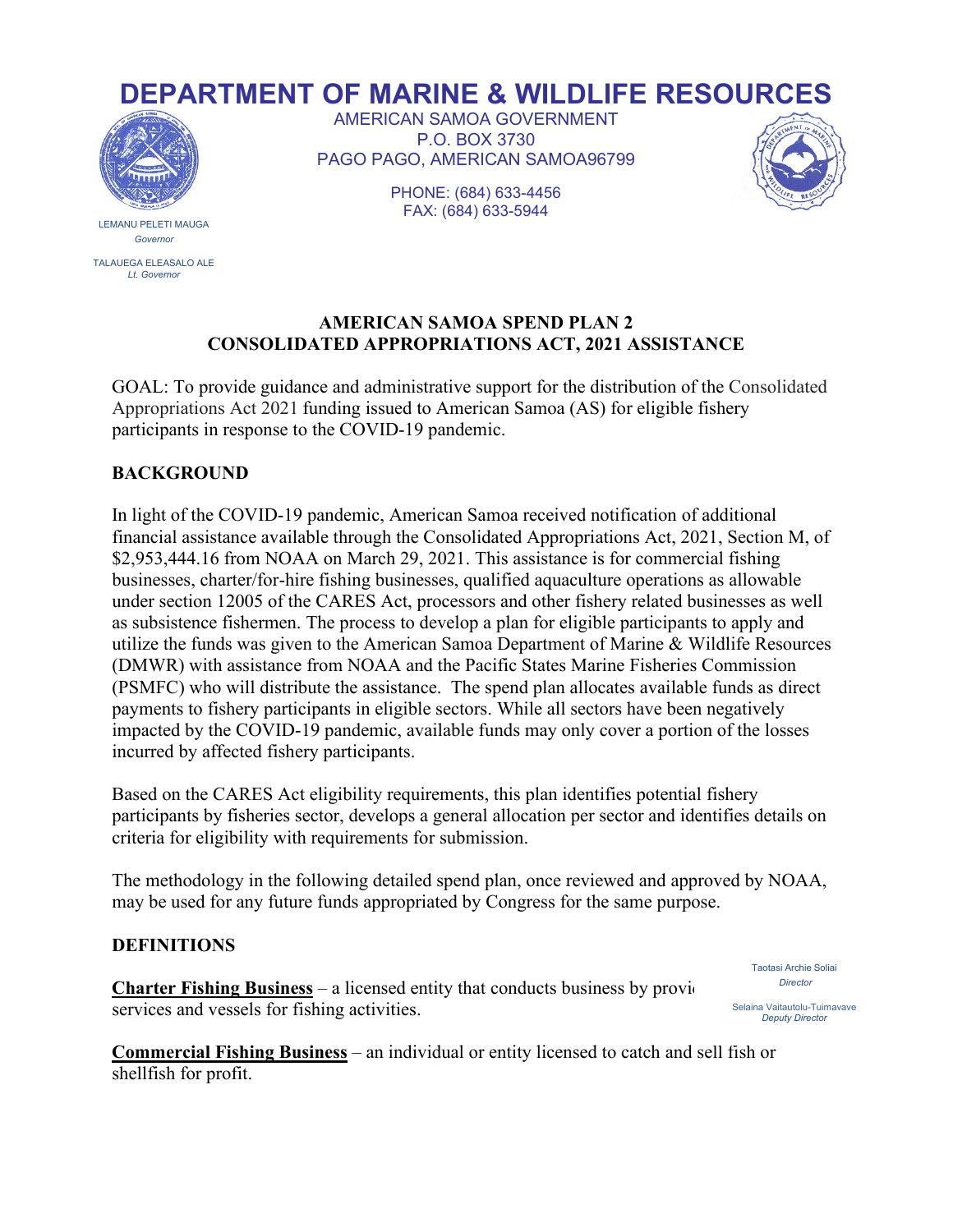**Fish Dealer** – an entity licensed to receive fish/shellfish by way of purchase and sells directly to other dealers, restaurants, markets, retail stores and consumers without altering the fish/shellfish product.

**Marine Bait and Tackle Operations** – an entity licensed to sell marine bait and tackle products to consumers, where at least 2/3 of their business revenues are derived from sales of bait and tackle products.

**Marine Vessel and Gear Suppliers** – an entity licensed to sell fishing gear to commercial fishing vessels, where at least 2/3 of their business revenues are derived from sales of commercial fishing gear.

**Processing** – any activity not limited to cooking, salting, storing that changes the raw condition of fish or shellfish to a seafood product that is used for consumption.

**Seafood Processor** – an entity, operator or owner responsible for a seafood processing facility that processes seafood for the purpose of human consumption.

**Subsistence Fisherman** – an individual who fishes substantially to feed his/her family and for cultural purposes. Cultural purposes may include gifting, exchange, trade or any other activity that involves giving away their catch to friends or family without any monetary compensation received in return. No part of his/her catch is used for commercial purposes.

**Household** - A household is defined as a group of one or more people living in the same dwelling and sharing meals or living accommodation; it may consist of a single family or extended family.

**Period of eligibility:** the period of time used to determine revenue loss due to COVID 19. The reference period for determining the greater than 35% loss during this relief funding is January 1, 2021 – December 31, 2021.

**Revenue loss** – loss of fishing income or sales within the period of eligibility compared to previous years up to five years (2015-2019). Revenue shall be considered as the ex-vessel revenue for fish upon landing. All eligible applicants must have been in business at least 1 year between 2015 and 2019 to qualify. It is a requirement that all fishing businesses verify a greater than 35% revenue loss in the period of eligibility as specified in the AS spend plan 2.

**Average gross revenue**: sum of all eligible year's (e.g. 2015-2019) annual gross revenues for fishery participation  $\div$  number of years.

Example:

| Year<br>Jan-Dec              | 2015      | 2016      | 2017      | 2018      | 2019      |
|------------------------------|-----------|-----------|-----------|-----------|-----------|
| <b>Annual Gross Revenues</b> | 40,000.00 | 25,000.00 | 60,000.00 | 70,000.00 | 55,000.00 |

Total annual gross revenue  $=$  \$250,000

2015-2019 Total annual gross revenue  $\div$  5 (years) = \$50,000 (5yr average annual gross revenue)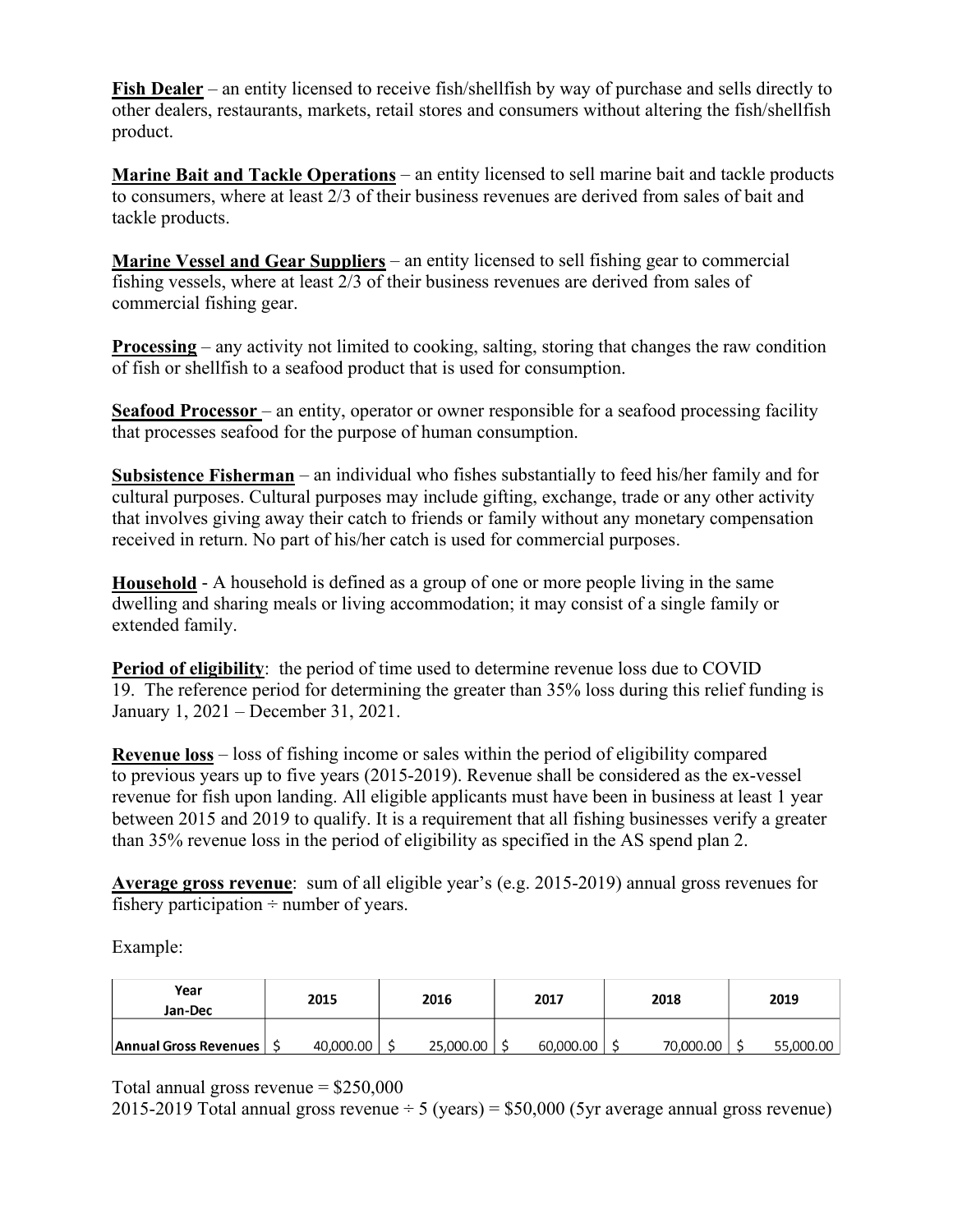# **How to calculate % revenue loss:**

5yr Average Annual Gross Revenue = \$50,000 2021 Annual Gross Revenue = \$32,000 Step 1:  $50,000 - 32,000 = 18,000$ Step 2:  $18,000 \div 50,000 = (.36)$ Step 3: (.36) x  $100 = 36.0 %$  Loss

o Do not include COVID-19 pandemic-related assistance through grant, loan funding, or unemployment to calculate >35% economic revenue loss for 2021. o Economic revenue losses must be "incurred," therefore income and/or loss projections will not

be accepted. o Applicants must attest to having documentation/records to support the losses stated on the application and used as the basis for eligibility.

All funds are subject to federal audit; therefore, documentation/records must be maintained until October 31<sup>st</sup>, 2026, and made available upon request by the Pacific States Marine Fisheries Commission, NOAA Fisheries, or the US Office of the Inspector General.

# **Cannot be Made More Than Whole Requirement**

Applicants must attest that the sum of funds received under the Consolidated Appropriations Act of 2021, traditional revenue received in 2021, and any FEDERAL COVID-19 pandemic-related aid received for that year will not exceed their average annual revenue earned across the previous 5 years (2015-2019). Any eligible applicant in receipt of funds under this spend plan cannot receive funds under another state or territory Consolidated Appropriations Act, 2021, spend plan to address the same losses, and cannot receive an assistance amount greater then their reported losses

If it is found that an applicant will be made more than whole in 2021 by this Consolidated Appropriations Act payment, the payment amount will be adjusted accordingly to ensure the applicant will not be made more than whole.

# **GENERAL ALLOCATION**

#### **Funding Allocation**

All eligible and approved Commercial Applicants (Charter Fishing Business, Fishing Business, Fish Dealer, Fishing Vessels, Marine Gear & Vessel Suppliers, Marine Bait / Tackle, Processing, Seafood Processor) funding allocation will be based on the demonstrated greater than 35% economic revenue loss when compared to their prior years' average annual revenue as indicated in the definitions above. While all sectors have been negatively impacted by the COVID-19 pandemic, available funds may only cover a portion of the losses incurred by affected fishery participants.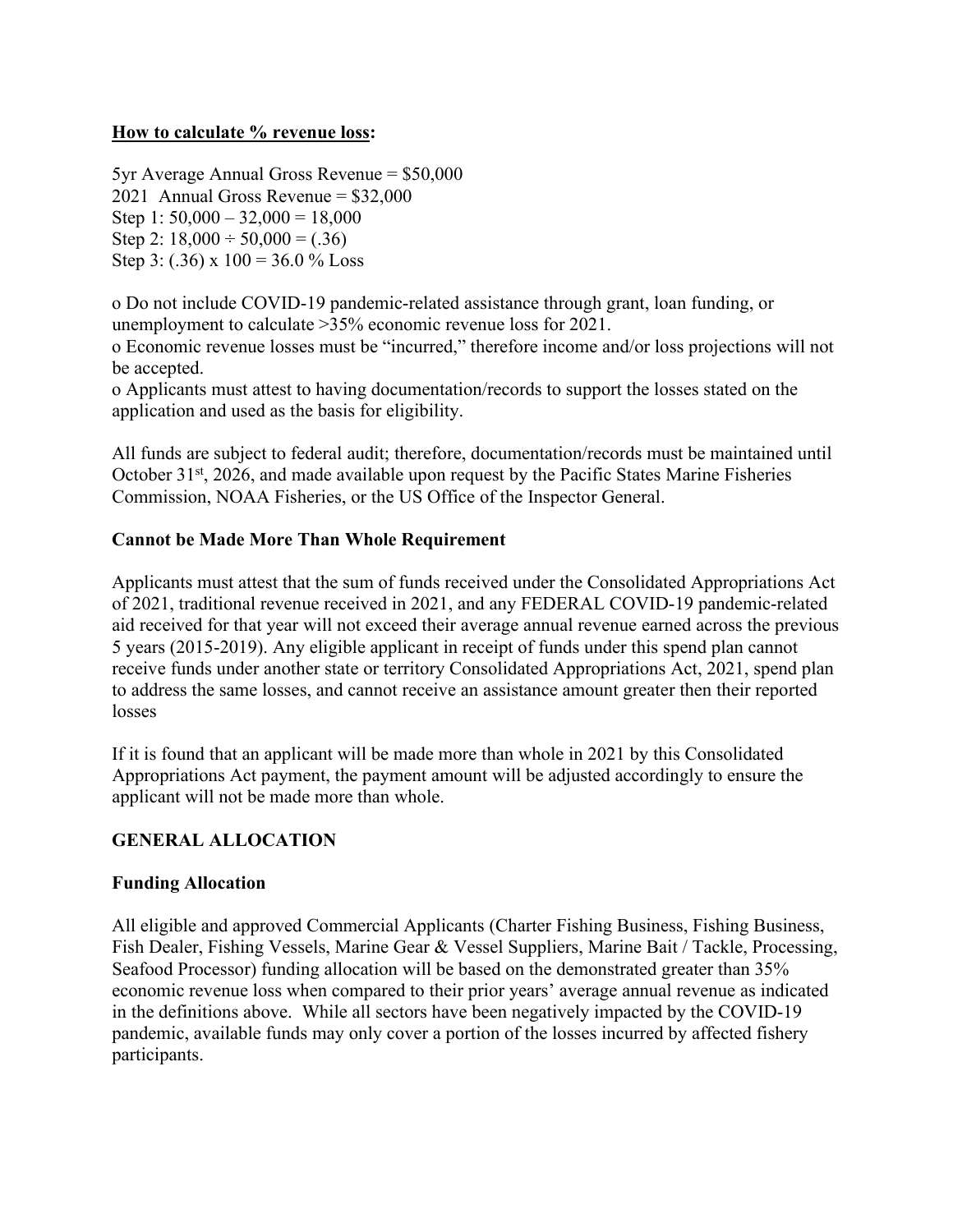Funding allocation for Commercial Applicants shall be guided as follows:

| <b>CARES 2.0 PROPOSED FUNDING ALLOCATION BY SECTOR</b> |                |        |  |  |  |  |
|--------------------------------------------------------|----------------|--------|--|--|--|--|
| <b>CARES RELIEF ASSISTANCE TOTAL:</b>                  | \$2,953,444.16 | %      |  |  |  |  |
| Seafood Processor                                      | \$895,140.73   | 30.3%  |  |  |  |  |
| Fishing Business (Longline / Alia)                     | \$1,335,790.96 | 45.2%  |  |  |  |  |
| Fish Dealer                                            | \$88,603.32    | 3.0%   |  |  |  |  |
| Marine Gear / Vessel Suppliers                         | \$29,534.44    | 1.0%   |  |  |  |  |
| Marine Bait / Tackle                                   | \$29,534.44    | 1.0%   |  |  |  |  |
| <b>Charter Fishing</b>                                 | \$29,534.44    | 1.0%   |  |  |  |  |
| Subsistence                                            | \$500,000.00   | 16.9%  |  |  |  |  |
| <b>DMWR Admin Costs</b>                                | \$45,305.83    | 1.5%   |  |  |  |  |
| <b>TOTAL</b>                                           | \$2,953,444.16 | 1.0000 |  |  |  |  |

Any remaining funds from these commercial categories shall be evenly distributed amongst the remaining commercial categories. Direct payments to eligible and approved Commercial Applicants shall be proportionately based on the claim as identified in their application, provided that no applicant shall be made more than whole in 2021.

Total Funding allocation for Subsistence fishers shall be valued at \$500,000.00. Funds shall be distributed evenly among all eligible and approved subsistence fishers.

DMWR is qualified to receive Administrative Costs allowance in the amount of \$45,305.83. DMWR will provide an invoice to the Commission for these costs.

# **GENERAL REQUIREMENTS FOR PERIOD OF ELIGIBILITY**

Legal residents of American Samoa that participated in the fishery in 2021 are eligible to apply for this assistance that have been in business at least 1 year between 2015 and 2019. Applicants must provide proof of residency during the period of eligibility (divers license, immigration ID, etc).

Licensed Commercial Fishing Businesses which include Seafood Processors, Charter Fishing, Fishing Vessels, Fish Dealers, Marine Gear & Vessel Suppliers and Marine and Bait Tackle Operations who operate in American Samoa and meet the definitions of each in the section above are eligible.

The period of loss eligibility for Round 2 of Covid assistance is from January 01, 2021 – December 31, 2021. The applicant will be required to show a greater than 35% revenue loss for the period noted above as compared to the prior 5-year average (2015-2019). Non-Commercial fishing activities conducted by Subsistence Fishermen who do not sell their catch are also eligible given they meet the criteria set forth in the "Criteria" section of this plan.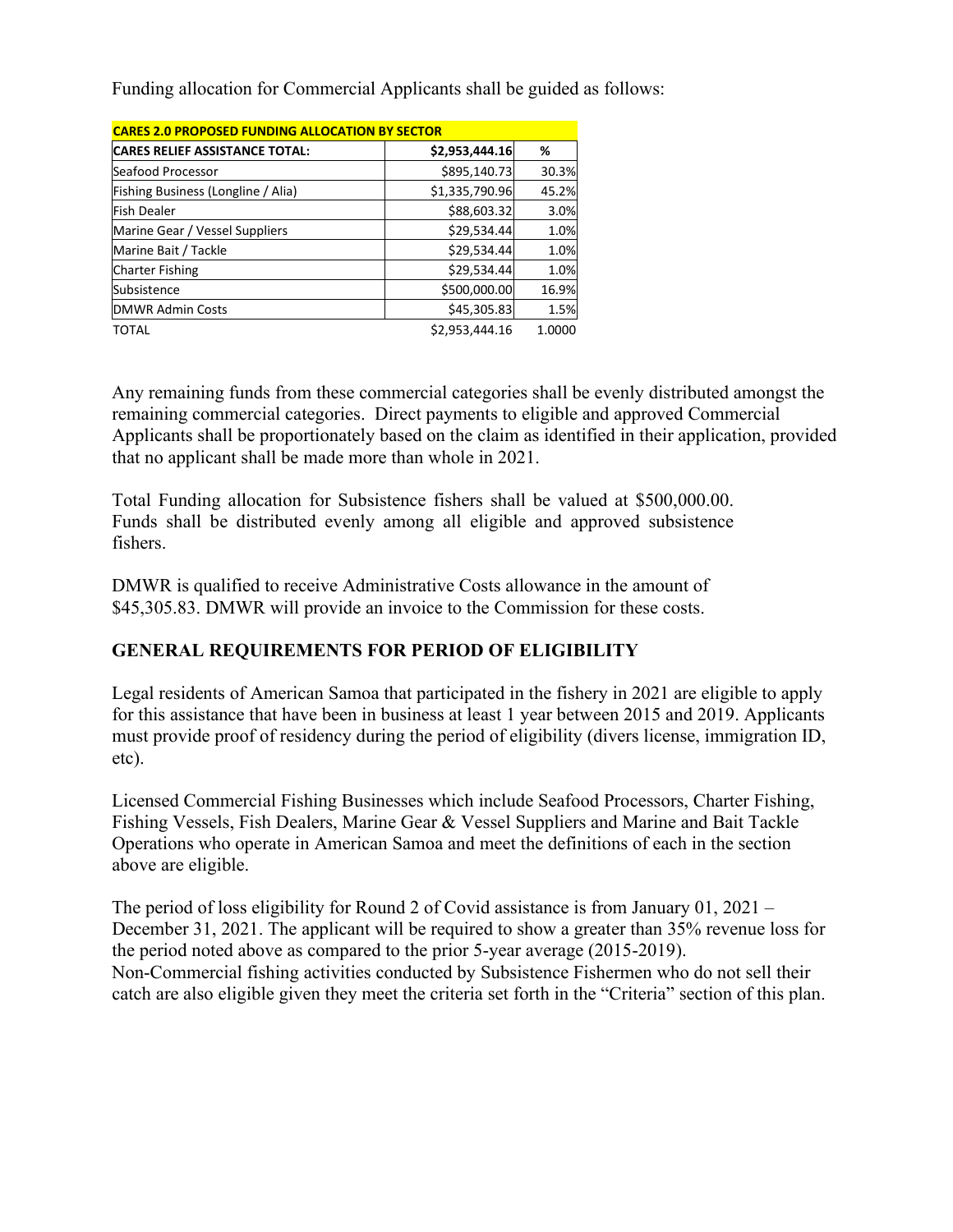# **CRITERIA FOR ELIGIBILITY**

## **Individuals can only apply to ONE category.**

# **Commercial Fishing Business (including Seafood Processors, Fish Dealers, Charter Fishing, Marine Gear and Vessel Suppliers and Marine Bait and Tackle)**

1. Applicant(s) must be 18 years old, and a legal resident of Am. Samoa

2. Must provide proof of residency during period of eligibility (AS drivers license, immigration ID, etc)

- 3. Valid Business License
- 4. Must demonstrate revenue loss greater than 35% for the period from January 2021 to December 2021 as compared to the same period for the previous five years (2015 to 2019)
- 5. Signed Self-Certification and Assurance Form
- 6. Signed W-9 Form for the business
- 7. Verification of amount of any COVID assistance received in 2021 for 2021 losses.
- 8. Complete AS-CARES Act 2 Application
- 9. Copy of valid Commercial Fishing License (Commercial Fishermen only)

10. Applicants whose primary business is not fishery-related must provide verification of the percentage of their business that is fishery-related. To qualify for relief assistance, these businesses are required to provide verification that 2/3 of their annual revenues for the period of eligibility is derived from fishery-related sales (fishing gear, tackle, bait, etc).

# **Non-Commercial Fishing / Subsistence Fisherman**

- 1. Must be at least 18 years old, and a legal resident of American Samoa
- 2. Must provide proof of residency during period of eligibility (AS driver's license, Immigration ID, etc)
- 3. A notarized personal statement indicating subsistence fishing activities and its impacts in relation to COVID-19 during the period of eligibility
- 4. Signed Self Certification and Assurance Form
- 5. Signed W-9 Form
- 6. Complete AS-CARES Act 2 Application
- 7. Only one application per household will be accepted. More than one applicant per household will nullify all applications from the same household.

# **MECHANISM FOR DISBURSING OF FUNDS**

All assistance will be disbursed to eligible fishery participants in the form of direct payment via post office mail.

For eligible Commercial Fishing Businesses direct payments will be proportionately based on the claim as identified in the application, provided that any successful applicant will not be made "more than whole" in 2021.

An applicant may only apply in one category.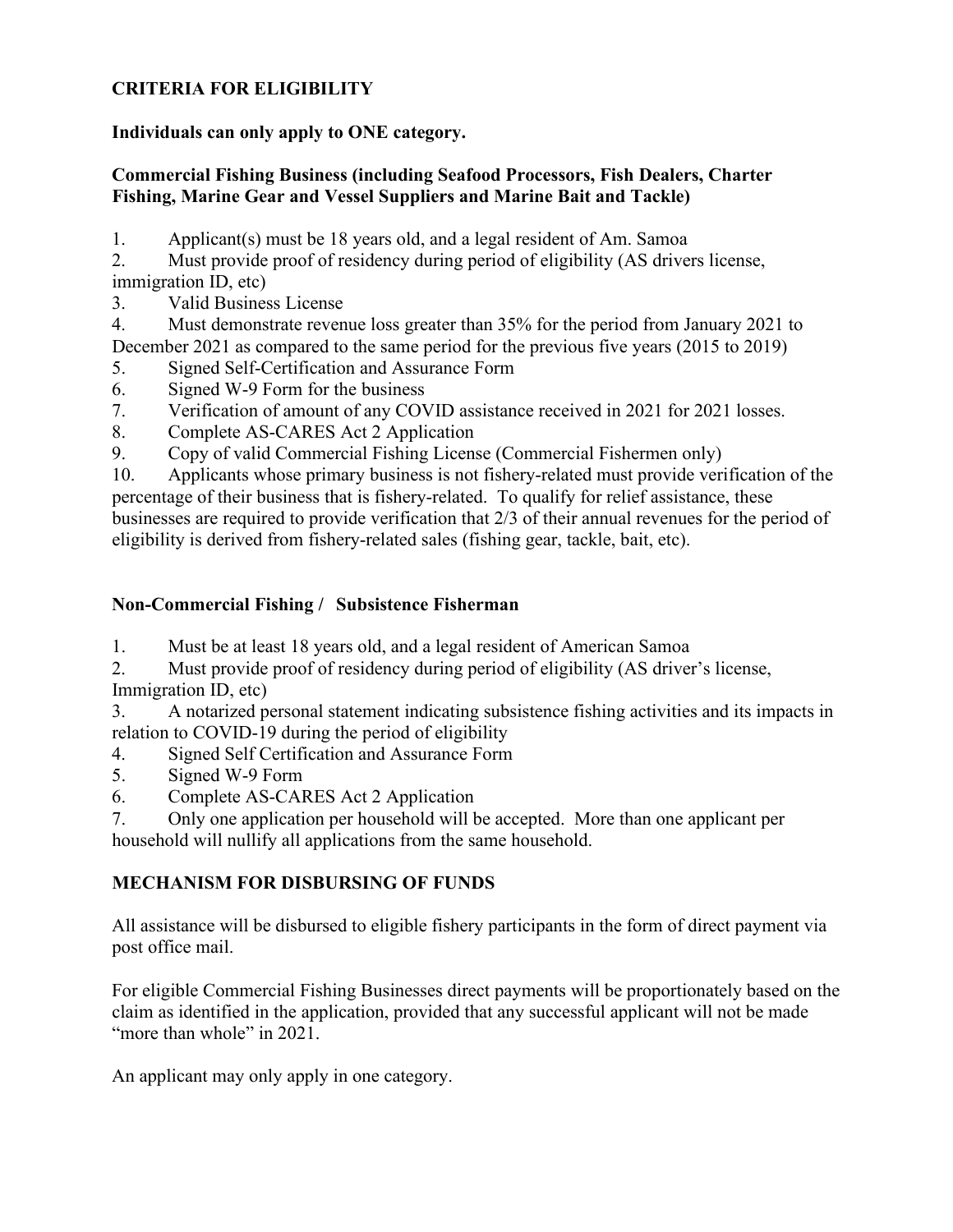All funds will be disbursed by the Pacific States Marine Fisheries Commission, along with associated tax records, via USPS to the addresses provided by the successful applicants.

# **APPLICATION REVIEW AND APPROVAL**

 **Applications will be made available 7 - 11 days after the Spend Plan has been approved by NOAA. Applications may be picked up at the DMWR office in Pago Pago. DMWR will conduct community outreach (local media, social media, community forums, etc) to ensure that the community is well-informed of the CARES Act assistance. The application period will be open for 31 calendar days.** 

Applications received or postmarked after the published due date will not be reviewed or considered. As stated throughout this spend plan, self-certification will be sufficient to claim losses, revenue averages etc. However, applicants should maintain copies of all documents/records supporting eligibility until November 30, 2026. PSMFC, NOAA Fisheries, or the US Office of Inspector General may request documents/records as part of an audit investigation until that time.

DMWR at its Pago Pago location will receive all completed applications. Submissions will be accepted, reviewed and stamped for verification purposes. Submissions will be reviewed DMWR based on the requirements listed in each sector section a participant is applying as. A participant can only apply under one sector for assistance.

Applications will be reviewed by the DMWR, this will take up to 20 business days after the deadline. Once the review is complete, recommendations will be made to the Pacific States Marine Fisheries Commission to ensure all requirements of the Consolidated Appropriations Act, 2021 and CARES Act P.L. 116-136 section 12005 are fully satisfied. The Commission will endorse the recommendations or make the necessary changes as they deem appropriate and notify DMWR. The DMWR will then notify the successful participants. The Commission will issue checks via USPS to approved fishery participants by September 15, 2022.

Required documents needed for submission are official documents issued by the government including ID's, business licenses etc. DMWR will be able verify official stamps and signatures from relevant ASG issuing agencies.

ALL APPLICATIONS MUST BE SUBMITTED SIX (6) WEEKS AFTER NOAA APPROVES THIS SPEND PLAN. DMWR WILL PUBLICIZE THE DEADLINE ONCE THE APPLICATION PROCESS BEGINS.

ABSOLUTELY NO APPLICATIONS WILL BE ACCEPTED AFTER THE DESIGNATED DEADLINE.

#### **PUBLIC NOTICE**

DMWR will notify the public via the following mediums:

- Press release to media partners
- Interviews with all media outlets